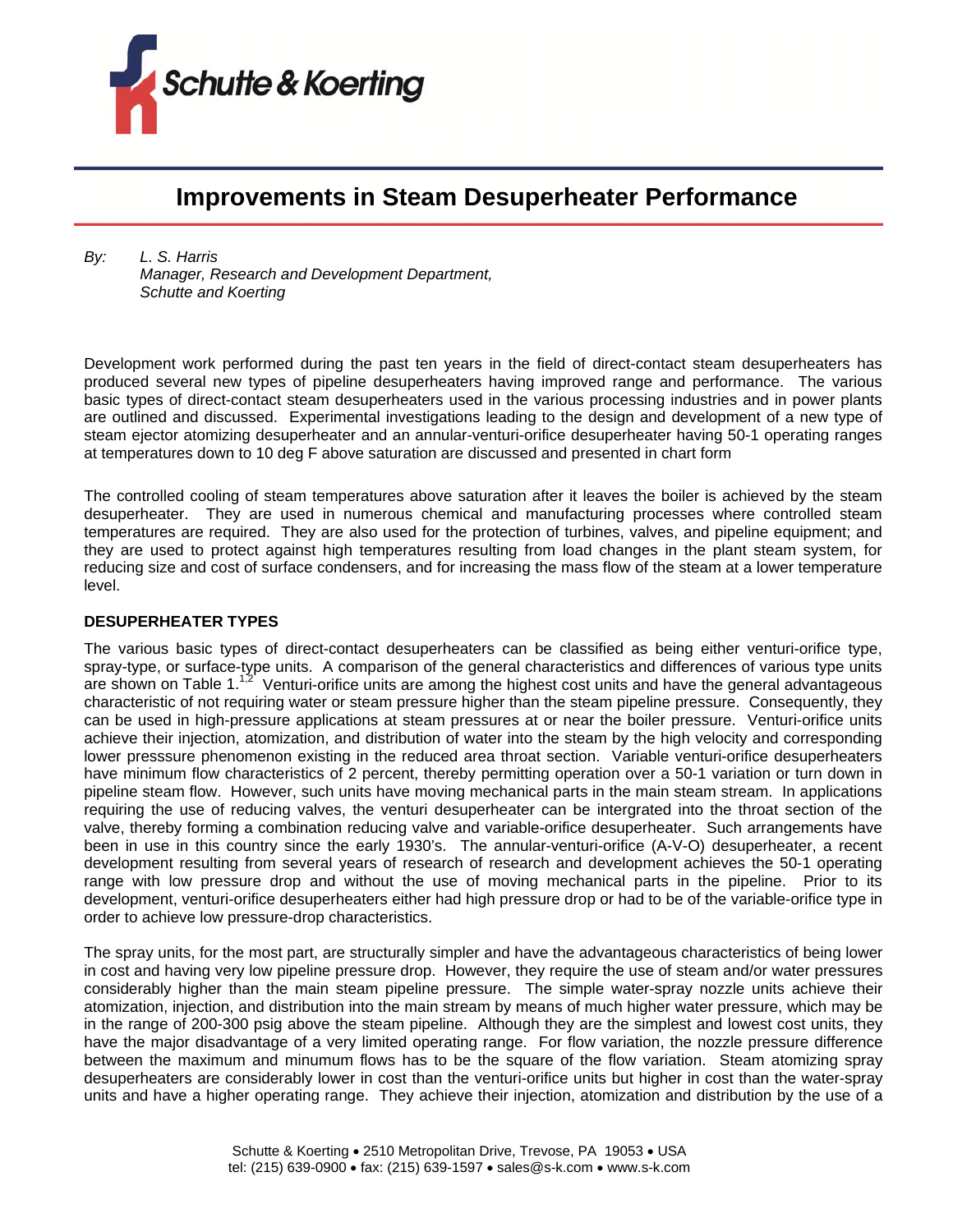small quantity of atomizing steam at high velocity. The high velocity is achieved by the use of higher steam pressure. These units also require the water to be supplied at a pressure considerably higher than the main steam pipeline pressure. The steam ejector-atomizing unit, a recent development, is similar to the steam-atomizing units but uses the ejector principle. Consequently, it does not require water pressure higher than the main steam pipeline pressure. The recycle steam ejector-atomizing unit, another recent development, achieves 50-1 and higher operating flow range performance previously only attainable in venturi-orifice units.

The surface absorption type is also among the highest cost units. It has the major advantage over the spray and venturi-orifice units of being completely free of the possibility of clogging of small water or steam injection holes. The water is let into the unit by a pipeline at water pressures only slightly higher than the main steam pipeline pressure. It achieves the desuperheating action by having the entire pipeline steam flow come in contact or pass through a packed tower arrangement having a very large amount of wetted surface, obtained with the use of raschig or pall rings.

## **Table 1 Comparison of Characteristics of Various Types Desuperheaters**

| <b>Type</b>                        | Operating<br>Range | Design<br>Configuration<br>Type | <b>Moving</b><br>Mechanical<br><b>Parts</b> | <b>Pipe Line</b><br>Water<br><b>Drainage</b><br><b>Required</b><br>(Uses<br><b>Excess</b><br>Water) | <b>Pipe Line</b><br><b>Pressure</b><br><b>Drop</b> | <b>Cooling Water</b><br><b>Pressure</b><br><b>Equipment</b><br>(Relative to<br><b>Steam Pipe</b><br>Pressure) | Atomizing<br><b>Steam Pressure</b><br>Requirement | <b>Relative</b><br>Cost |
|------------------------------------|--------------------|---------------------------------|---------------------------------------------|-----------------------------------------------------------------------------------------------------|----------------------------------------------------|---------------------------------------------------------------------------------------------------------------|---------------------------------------------------|-------------------------|
| <b>VENTURI-ORIFICE</b>             |                    |                                 |                                             |                                                                                                     |                                                    |                                                                                                               |                                                   |                         |
| Pipe Line Flow Nozzle              | $5 - 1$            | Pipe Line                       | <b>No</b>                                   | <b>No</b>                                                                                           | High                                               | Same                                                                                                          | None                                              | Moderate                |
| Downward Flow<br>Nozzle            | $10-1$             | Chamber                         | <b>No</b>                                   | Yes                                                                                                 | High                                               | Same                                                                                                          | None                                              | Moderate                |
| Double Venturi                     | $7 - 1$            | Pipe Line                       | <b>No</b>                                   | <b>No</b>                                                                                           | High                                               | Same                                                                                                          | None                                              | Moderate                |
| Variable Orifice                   | $50-1$             | Pipe Line                       | Yes                                         | <b>No</b>                                                                                           | Low                                                | Same                                                                                                          | None                                              | High                    |
| <b>Reducing Valve</b>              | $50-1$             | Reducing<br>Valve               |                                             | <b>No</b>                                                                                           | High                                               | Same                                                                                                          | None                                              | Very high               |
| Annular Venturi                    | $50-1$             | Pipe Line                       | <b>No</b>                                   | <b>No</b>                                                                                           | Low                                                | Same                                                                                                          | None                                              | High                    |
| <b>SPRAY TYPE</b>                  |                    |                                 |                                             |                                                                                                     |                                                    |                                                                                                               |                                                   |                         |
| <b>Water Spray Nozzle</b>          | $2 - 1$            | Pipe Line                       | <b>No</b>                                   | <b>No</b>                                                                                           | Nil                                                | Much higher                                                                                                   | None                                              | Very high               |
| Water Spray Nozzle in<br>Chamber   | $10-1$             | Chamber                         | <b>No</b>                                   | Yes                                                                                                 | Low                                                | Much higher                                                                                                   | None                                              | High                    |
| Steam Atomizing                    | $10-1$             | Pipe Line                       | <b>No</b>                                   | <b>No</b>                                                                                           | Nil                                                | Higher                                                                                                        | Higher                                            | Low                     |
| Steam Ejector<br>Atomizing         | $7 - 1$            | Pipe Line                       | <b>No</b>                                   | <b>No</b>                                                                                           | Nil                                                | Same                                                                                                          | Higher                                            | Low                     |
| Recycle Steam Ejector<br>Atomizing | $50-1$             | Pipe Line                       | <b>No</b>                                   | No                                                                                                  | Nil                                                | Same                                                                                                          | Higher                                            | Low                     |
| <b>SURFACE TYPE</b>                |                    |                                 |                                             |                                                                                                     |                                                    |                                                                                                               |                                                   |                         |
| Surface Absorption                 | $50-1$             | Chamber                         | <b>No</b>                                   | Yes                                                                                                 | High                                               | Higher                                                                                                        | None                                              | High                    |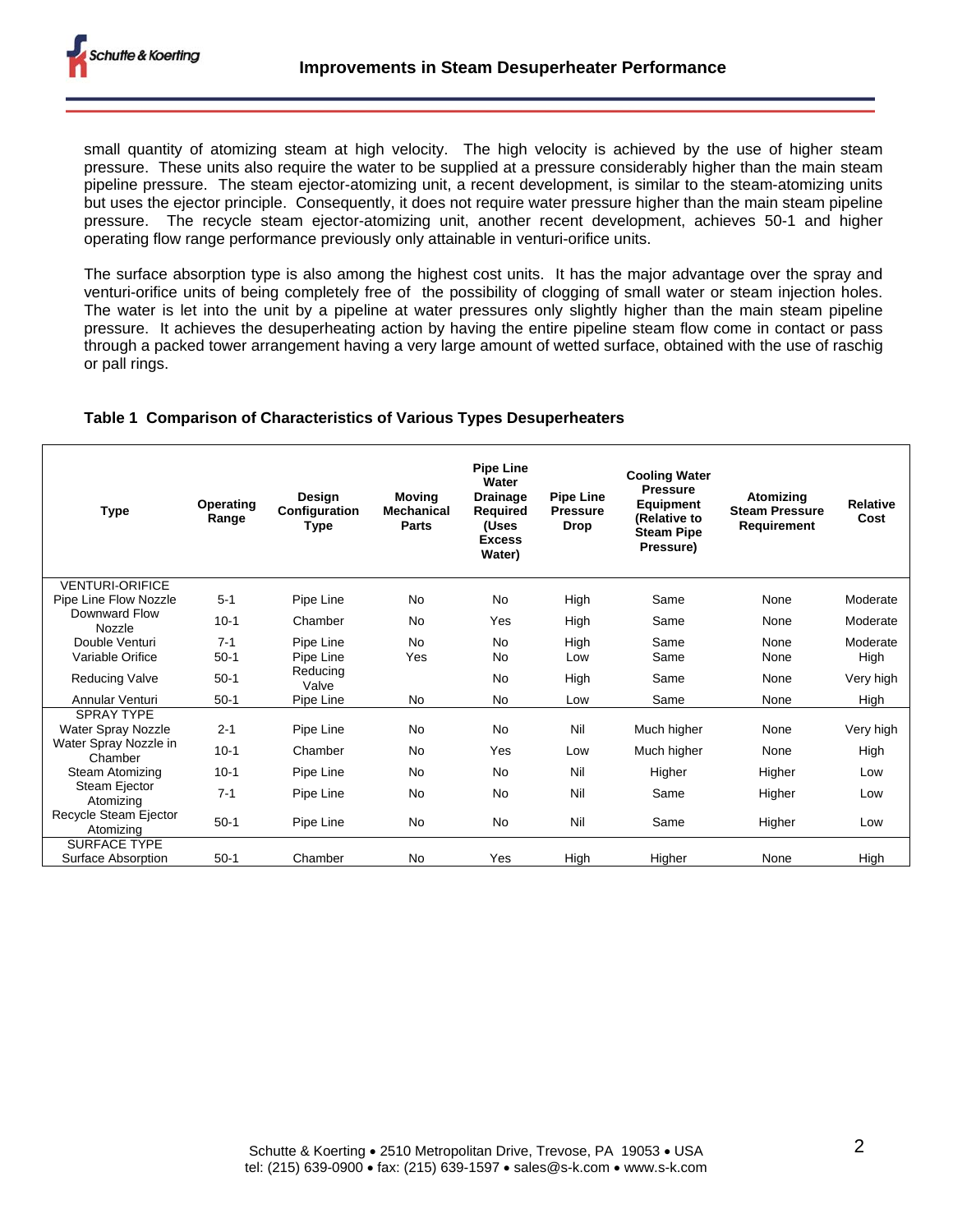As shown in Table 1, no one unit is advantageous for all types of conditions and applications. At one extreme, the water-spray nozzle unit is by far the lowest cost and the simplest, however it is restricted to low flow-range variations and requires external water pressure higher than the pipeline. At the other extreme, the combined reducing valve and variable venturi-orifice desuperheater has a 50-1 flow range, is mechanically more complex, and very much higher in cost. Similar intermediate application comparisons between the aforementioned extremities can be made for the various other units.

In the past ten to twenty years many technical





improvements and advance have been made in direct-contact desuperheaters. These have consisted of the development of new design and operating concepts, resulting in more compact, lower weight, and lower cost pipeline units that can be completely supported by the steam pipe connections. This is in comparison to older types which consisted of chambers considerably larger in size than the pipeline and heavier in weight requiring individual mounts and supports. The newer designs and developments have greatly improved ranges of performance, operating flow ranges as high as 200-1, as compared to the 10-1 flow ranges of the older units. These improvements have been evolved as a result of several years of research and development. This work disclosed that direct-contact desuperheating involves considerably more than simply spraying atomized water into a pipeline or into the throat of an orifice. Direct-contact desuperheating is a combination of heat-transfer and mass-transfer phenomena that is not instantaneous in action but requires time. As such it is affected and influenced by the amount of surface, velocity, viscosity, density, temperatures, pressures, and enthalpy of both the steam and cooling water mediums.

#### **EXPERIMENTAL WORK**

As a result of the demands by industry for higher performance, lower cost pipeline desuperheaters, the desuperheating phenomena of a venturi desuperheater as shown in Fig. 1 was experimentally investigated in a horizontally straight 3-in. pipeline. The test set up was fitted with sight glasses at 5 and 30 ft. from the desuperheater outlet, with thermocouples every 5 ft. along the pipe and with several different types of temperature control sensing devices. The investigations were conducted at inlet and outlet temperatures from a few degrees above saturation up to 600°F. superheat and pressures in the range of 10 to 100 psig. The typical performance characteristics obtained for 200 and 500°F inlet superheat versus desuperheater flow range for a venturi desuperheater are shown in Fig. 2. The performance curves shown were defined by the outlet temperature existing at 30 ft. from the desuperheater at which water could be seen to begin to appear in the bottom of the pipe



Fig. 2 Typical performance curves for a venturi desuperheater with no excess cooling water

at the sight glass at 30 ft. from the desuperheater. Because of the extreme difficulties to control the system conditions very near saturation, the lowest desuperheater discharge temperature for practical reasons was limited to  $5^{\circ}$ F above saturation.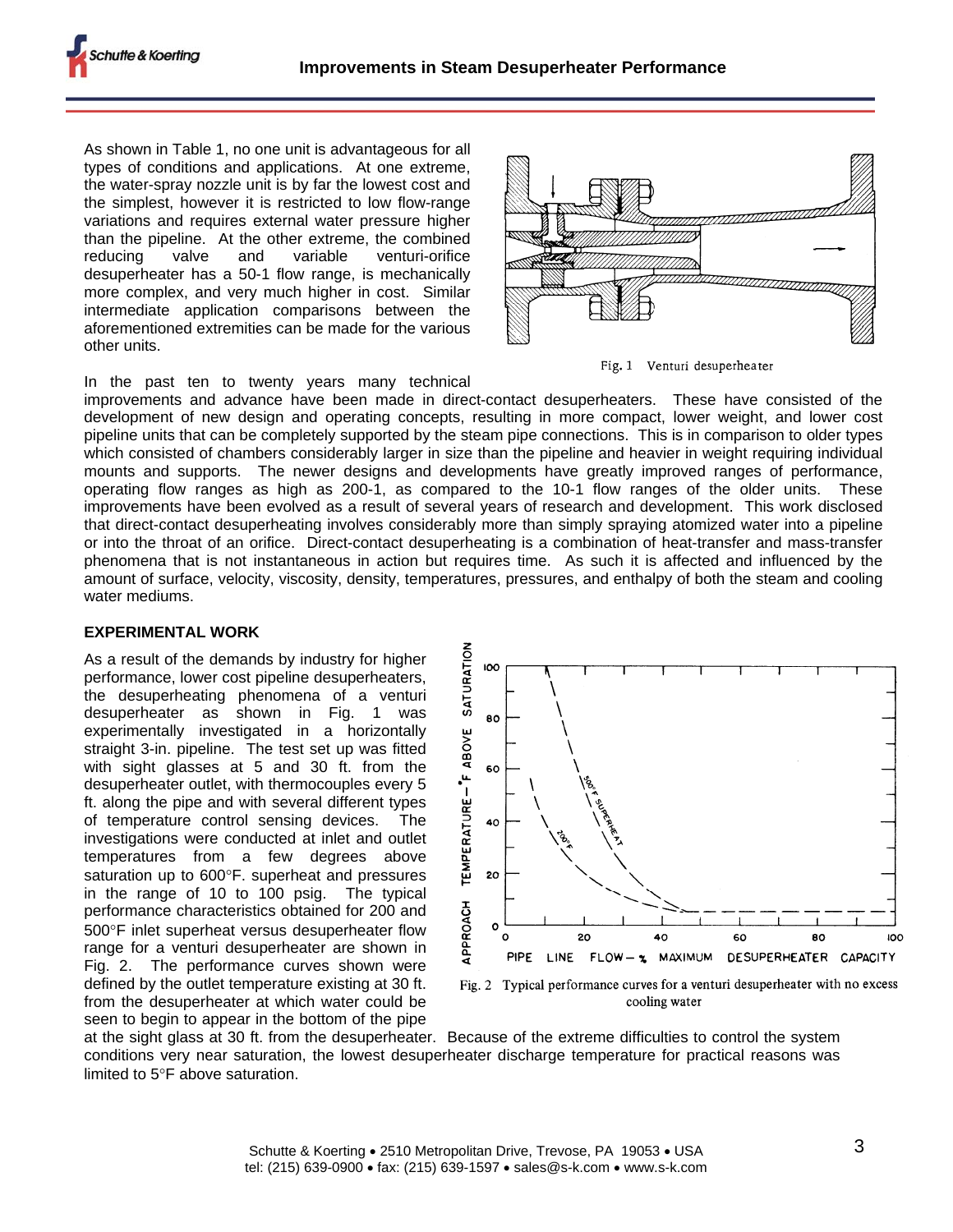By permitting excess water to be removed from the steam pipeline with a trap at a point approximately 30 ft. from the desuperheater, the obtainable approach temperatures at the lower pipeline velocities in the range of 10 to 40 percent desuperheater flow capacity could be reduced to the range of  $10^{\circ}$ F above saturation. The approach temperature characteristics for various quantities of excess desuperheater cooling water was experimentally investigated at 10 percent flow for the 3 in. horizontally mounted venturi desuperheater. The results of these tests performed at 90 psig and 700°F inlet conditions are shown in Fig. 3. As illustrated, the outlet temperature 30 ft. from the desuperheater was reduced to  $10^{\circ}$ F at 10 percent flow but 500 percent excess water was required. The 500 percent excess water at 10 percent pipeline steam flow is approximately 60 percent of the water required at 100 percent steam-flow conditions. Consequently, if a steam pipeline were equipped with traps and automatic controls, the desuperheating system may outwardly appear to be





functioning satisfactorily. The water control valve, the controller thermal sensing device, and the controller as a system still respond to changes in temperature. However, the excess water flowing in the steam pipe is generally considered to be very undesirable.

Similar tests were conducted with the unit and pipeline mounted in a vertical upward direction. The performance of the unit without the use of excess cooling water was observed to be better than that shown in Fig. 2 for the horizontal position. The limit of satisfactory operation for the vertical mounting with the use of automatic controls and excess desuperheating cooling water was found at 10°F to be 10 percent flow and at 20°F to be 5 percent flow.

The loss in desuperheating performance at the lower flows in the venturi-orifice desuperheater is obviously caused by the decrease in steam velocity available for atomizing the water. As shown in Table 1 the venturi-orifice desuperheaters do not use excess or additional water or steam pressure for atomization, but obtain atomization by the velocity of the main steam flow.

Similar tests were conducted on a steam-atomizing desuperheater mounted in a horizontal pipeline. General performance characteristics were similar but somewhat improved over those shown in Fig. 2. Desuperheater performance down to 10 and 20°F above saturation at flows lower than 10 percent could be obtained, but only at the expense of the use of considerable excess water.

During the various experimental tests with the pipeline desuperheaters mounted horizontally, visual observation in the sight glass at 5 ft. from the desuperheater revealed the pipeline walls to be wet all over, considerable entrained water droplets, and some water lying in the bottom of the pipe. In addition, the thermocouple at 5 ft. from the desuperheater indicated saturation temperatures even with desuperheated temperatures as high as 100°F superheat at 30 ft. from the desuperheater. A typical set of observed temperature gradients along the pipeline for the venturi-orifice unit at various pipeline velocities for conditions producing  $10^{\circ}$ F approach temperature at 25 ft. from the desuperheater are shown in Fig. 4. The data shown are for a pipeline pressure of 25 psig and an inlet steam temperature in range of 500 - 575°F. The indication of saturation temperature at 5 and 10 ft. is because of the thermocouples being bombarded by the entrained water droplets. The peak points existing at 10 and 15 ft. for the 25 and 50 fps pipeline velocities respectively are indications of the time required to achieve desuperheating. The decrease temperature after the peak points, which become especially pronounced at the lower velocities, is believed to be principally due to the cooling effect of the excess quantities of water flowing along the bottom of the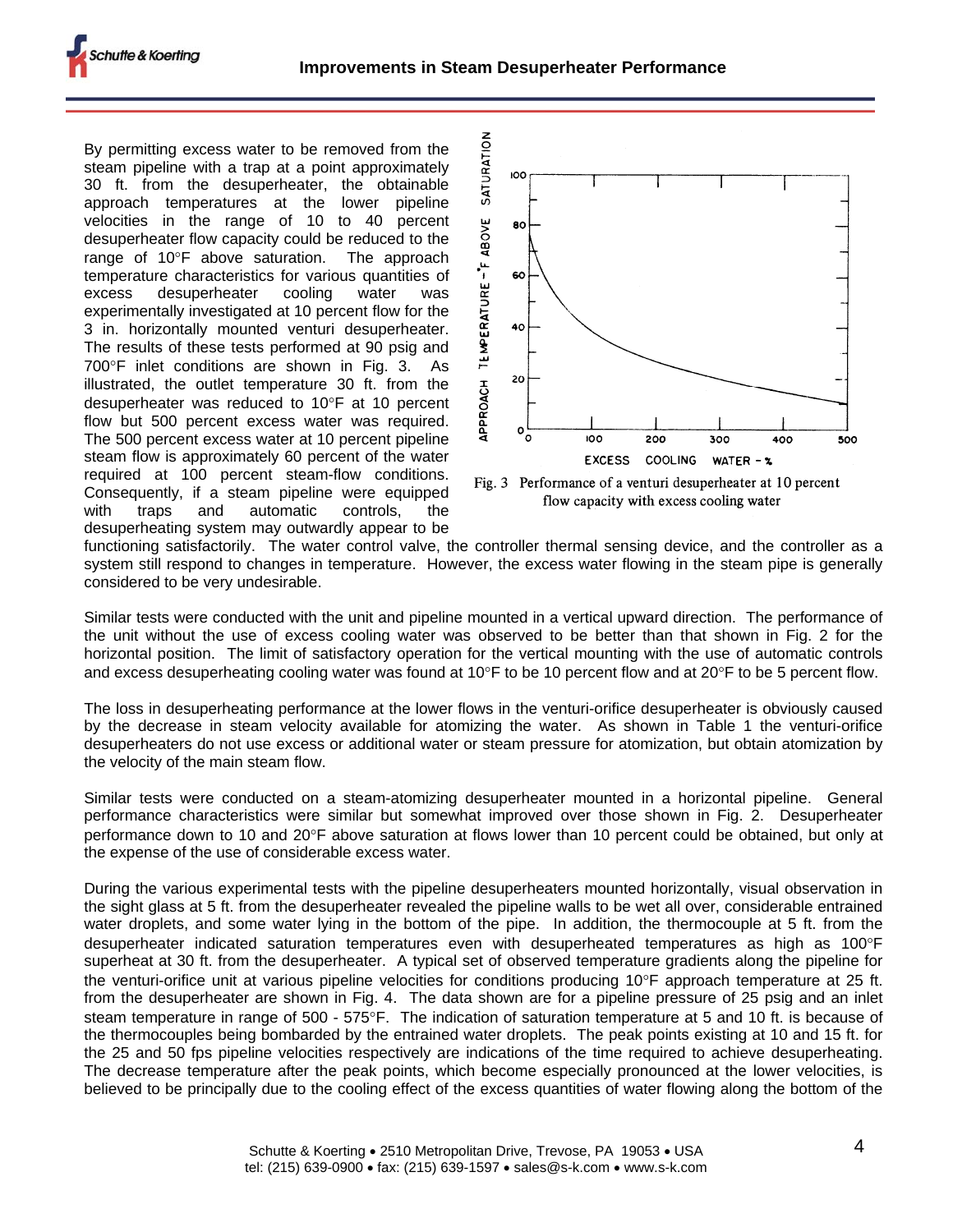pipe as previously explained and illustrated in Fig. 3. At the 25 fps velocity the peak point at 10 ft. indicates 0.4 sec is required for desuperheating, and at 50 fps, 0.3 sec.

At 250 fps the steam reaches the 25 ft. point in 0.1 sec. As indicated by the slope of the 250 fps pipeline velocity curve the desuperheating action is not complete. Assuming a log-log mathematical relationship between velocity and time for completing desuperheating, at a velocity of 250 fps, 0.15 sec. or 37-1/2 ft. is required.

## **RECYCLE DESUPERHEATER DEVELOPMENT**

The abovementioned tests disclose that improvements in desuperheater performance for both venturi-orifice and steam atomizing units to the general vicinity of  $10^{\circ}$ F above saturation and flows as low as 2 percent of full rated capacity were attainable. However, a combination of additional water, wetted surface, and/or contact time would be required. Recognizing that continuous drainage of excess water from the pipeline is considered undesirable, a recycle steam ejector-atomizing desuperheater arrangement was developed. The arrangement permits injection and recycling of quantities of water into the steam stream which are considerably greater than the theoretical amount supplied to the inlet of the desuperheater. This is accomplished by the use of the steam ejectoratomizing desuperheater shown in Fig.  $5<sup>3</sup>$  which collects the excess water in the pipe by the sucking action of the steam ejector, and re-injects it into the steam stream. Only the theoretical amount of desuperheating water goes beyond the pipeline well located approximately 3 to 6 ft. from



Fig. 4 Venturi desuperheater pipeline temperature gradients at various pipeline velocities



Fig. 5 Recycle steam ejector-atomizing desuperheater

the desuperheater. Due to the characteristics of approach temperature versus excess water, similar to that shown in Fig. 3; when the quantity of excess water circulated at the low flow decreases, the outlet desuperheater temperature increases. This action causes the automatic control to let water into the system. Orifices in the recycle and inlet cooling water lines and sucking characteristics of the unit prevent the inlet water from bypassing the steam ejector-atomizing unit. With an atomizing steam-to-pipeline pressure ratio of 2;  $10^{\circ}$ F approach temperature was attainable over a flow range from 100 percent down to the amount of steam used in the atomizer. The atomizing steam quantity varies depending upon the amount of desuperheating required and is in the general range of 0.5 to 2 percent of the main steam flow. The effect of decreased atomizing velocity on the recycle-desuperheater performance is shown by the performance of the unit at the atomizing steam pressure ratios of 2 and 1.5 at inlet pipeline conditions of 90 psig and  $750^{\circ}$ F, Fig. 6.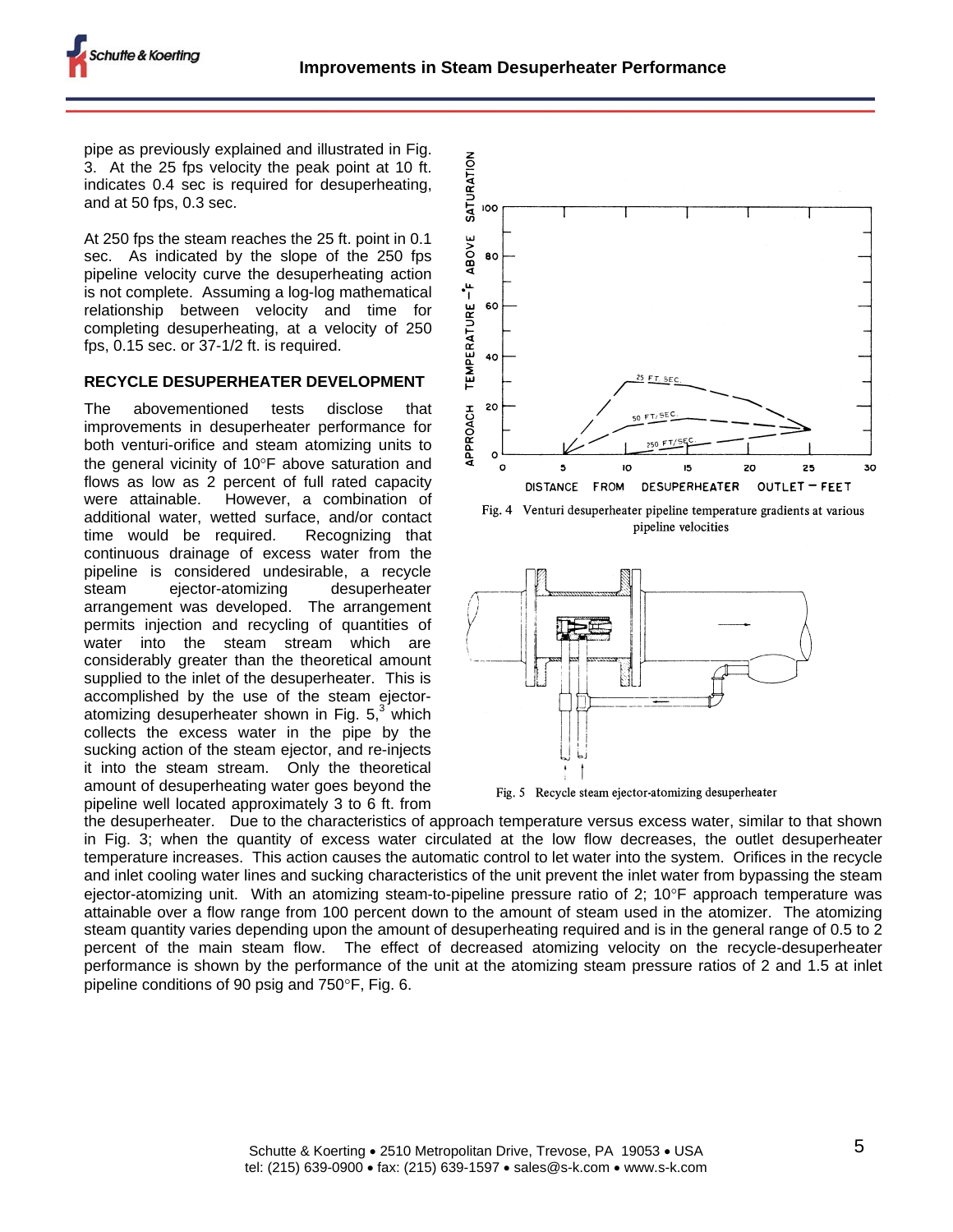#### **STEAM EJECTOR-ATOMIZING DESUPERHEATER**

The performance of the same steam ejectoratomizing desuperheater in the horizontal position without the recycle arrangement is shown in Fig. 7. The performance shown was with an atomizing steam pressure ratio of 2, with inlet pipeline conditions of 90 psig and  $750^\circ$ F, and with water existing in the bottom of the pipe at 30 ft. from the desuperheater, but not flowing beyond the 30 ft. point. The major improvement in performance and the decided effect of the recycle phenomenon is clearly shown by comparing the performance shown in Figs. 6 and 7.







Fig. 7 Performance characteristics of steam ejector-atomizing desuperheater without recycle well, with atomizing steam pressure ratio of 2